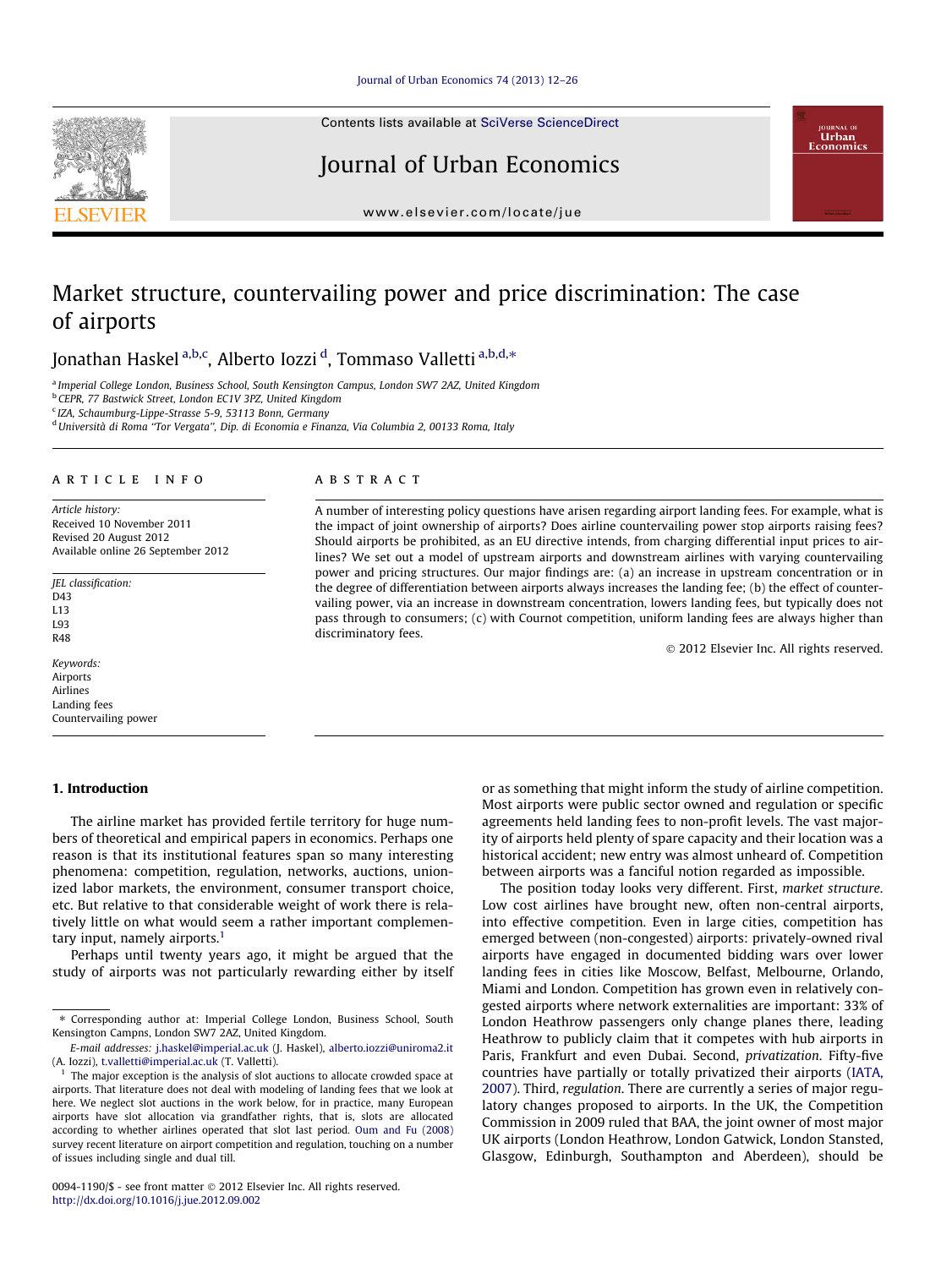broken up. The EU Airport Charges Directive (2009/12/EC) imposes a host of regulations for large airports, including ''non-discrimination'', i.e., an airport must offer the same input charge to all airlines. Other regulatory changes in train include examinations of single and dual till regulation whereby retailing revenue at airports is returned to airlines or airports respectively. Fourth, congestion. Airports have increasingly become more congested, raising additional problems in short-run landing fee pricing but also longrun capacity expansion [\(Borenstein and Rose, 2007](#page--1-0)). New runways have been vetoed in London but the new runway at Frankfurt was completed in 2011.

These changes open a number of interesting questions. We cannot study all of them in one paper. This paper sets out a framework that can help in answering answer at least some of the following policy-relevant questions: (a) What is the effect on landing fees of ownership structure up and downstream? For example, should the jointly owned UK airports be split up? (b) Would countervailing power from airlines ever be enough to stop airports charging high landing fees so that even a geographically isolated airport does not need regulation? (c) As airports get more congested, does that alter the nature of the relationship between airports and airlines? (d) Should input price discrimination be allowed by airports?

These questions are recognized to be crucial in policy debates regarding the regulatory choices for airports, yet to the best of our knowledge none of them have been answered using a formal model. As we shall see, some of the answers to these questions are exactly those one would expect, but some are remarkably different, providing a strong motivation to our analysis.

We also think the paper is of broader interest. First, one ingredient of our model is countervailing power, an issue that is common in cases where more or less concentrated intermediate suppliers and final sellers face each other (e.g., farmers and supermarkets, health insurance companies and hospitals). Second, it turns out that some of the (rather few) existing models in this area have used particular demand functions that do not fully satisfy some requirements such as negative cross-price elasticities of demand. We work with a novel demand system that has not been used before and thus show how we avoid some of the implicit assumptions made in other cases. Thus an innovative contribution of the paper is a new demand system and associated results.

We study a vertical industry in which upstream suppliers (airports) provide an essential input (landing rights) to downstream firms (airlines) at a linear price (the per-passenger landing fee). We model various degrees of concentration in the up- and downstream market structure and of substitutability of demand. Upstream, we assume two airports, who have varying deriveddemand substitutability between them. The airports may be jointly owned, or be independently owned, to control for upstream concentration. Downstream, we assume up to four products (routes) with varying demand substitutability among them. The flights can be operated by four separate airlines, or by two multiple product airlines that fly from both airports. In this way, we can also investigate the effects of changes in downstream concentration. We also look at different modes of competition downstream. We analyze both cases of airlines competing in quantities and prices, taking these, respectively, as illustrations of more or less congestion of the airport systems; see discussion below. In the last section of the paper, we also consider the effects of a ban on discriminatory landing fees.

Our modeling choices attempt to capture the essential features of the industry under analysis. $<sup>2</sup>$  Some airport systems are under the</sup> same ownership (London before the UK CC decision, but also Paris, New York and Rome) while some other face competitors; in some cases locally (Moscow), in some other cases from remote airports (major international hubs). Competition between airports is also related to the offer of overlapping routes by airlines and to the willingness to travel between alternative airports by consumers, both found to be rather high in recent studies [\(OFT, 2007](#page--1-0)). As to the landing fee, it is composed of different elements, most of which vary linearly with the number of passengers. The possibility of discrimination between airlines flying from the same airport is explicitly forbidden in Europe by the recent 2011 EU Airport Charges Directive ([Competition Commission, 2009](#page--1-0), para 6.15) and Section 41 of the 1986 Airports Act in the UK [\(CAA, 2006](#page--1-0)).

### 1.1. Model findings

We cast our findings in terms of equilibrium landing fees  $(\ell)$ , although we also consider the effects on final prices, consumer surplus and profits.

- 1. Upstream market power raises  $\ell$ . Under a wide range of market structures, downstream market games and contract structures,  $\ell$  is higher with common ownership of airports or less substitutability between them. We also find an invariance result when the upstream market is under common ownership: the landing fee is always set at the monopoly level, irrespective of the nature of downstream competition. This result no longer holds true once airports are competing against each other, in which case up- and downstream competition reinforce each other.<sup>3</sup>
- 2. Downstream market power (countervailing market power) generally lowers  $\ell$ . A concentrated airline can fly its other route from the other airport if the landing fee charged by one airport is too high (fragmented airlines flying one route each have no such option). This tends to lower  $\ell$ .
- 3. Downstream market power generally increases final prices. Whilst the effect above sets out what happens to  $\ell$ , it is of interest to find out what happens to final consumer prices. As seen immediately above, an increase in airline countervailing power generally lowers  $\ell$ . But one might ask: does that reduction in  $\ell$ ''pass through'' to a reduction in final prices to the passengers? The answer is negative since the negative effect of increases in concentration downstream is never fully offset.
- 4. Bargaining over discriminatory landing fees typically lowers  $\ell$  compared to uniform landing fees. This finding, which is true in general for Cournot competition among airlines, is due to the fact that an airline is a tougher negotiator with the airport when any discount obtained does not have to be shared with its rivals.

#### 1.2. Related work

As pointed out above, the bulk of the academic literature in this area is not focused on how landing fees emerge from the airport/ airline interaction. It is however very rich, looking at airline competition, employee compensation, slot congestion, noise, etc., much of which is summarized in [Borenstein and Rose \(2007\) and](#page--1-0) [Winston \(2009\)](#page--1-0) for example.

The literature on congestion pricing and airport capacity financing abounds, especially with atomistic airlines. More relevant for our purposes, some papers consider airlines with some degree of market power, as we do. In the widely cited paper by [Brueckner](#page--1-0) [\(2002\)](#page--1-0), an airport sets congestion fees with either competitive or monopolistic airlines, but there is no competition with other

 $^{\rm 2}$  For further details of the institutional background informing our assumptions see [Appendix C.](#page--1-0)

 $3$  [Oum et al. \(2008\)](#page--1-0) study the effects of ownership on airports' cost efficiency. They find that competition typically improves efficiency, but it plays no role when airports in cities with multiple airports are owned and operated by a single airport operator.